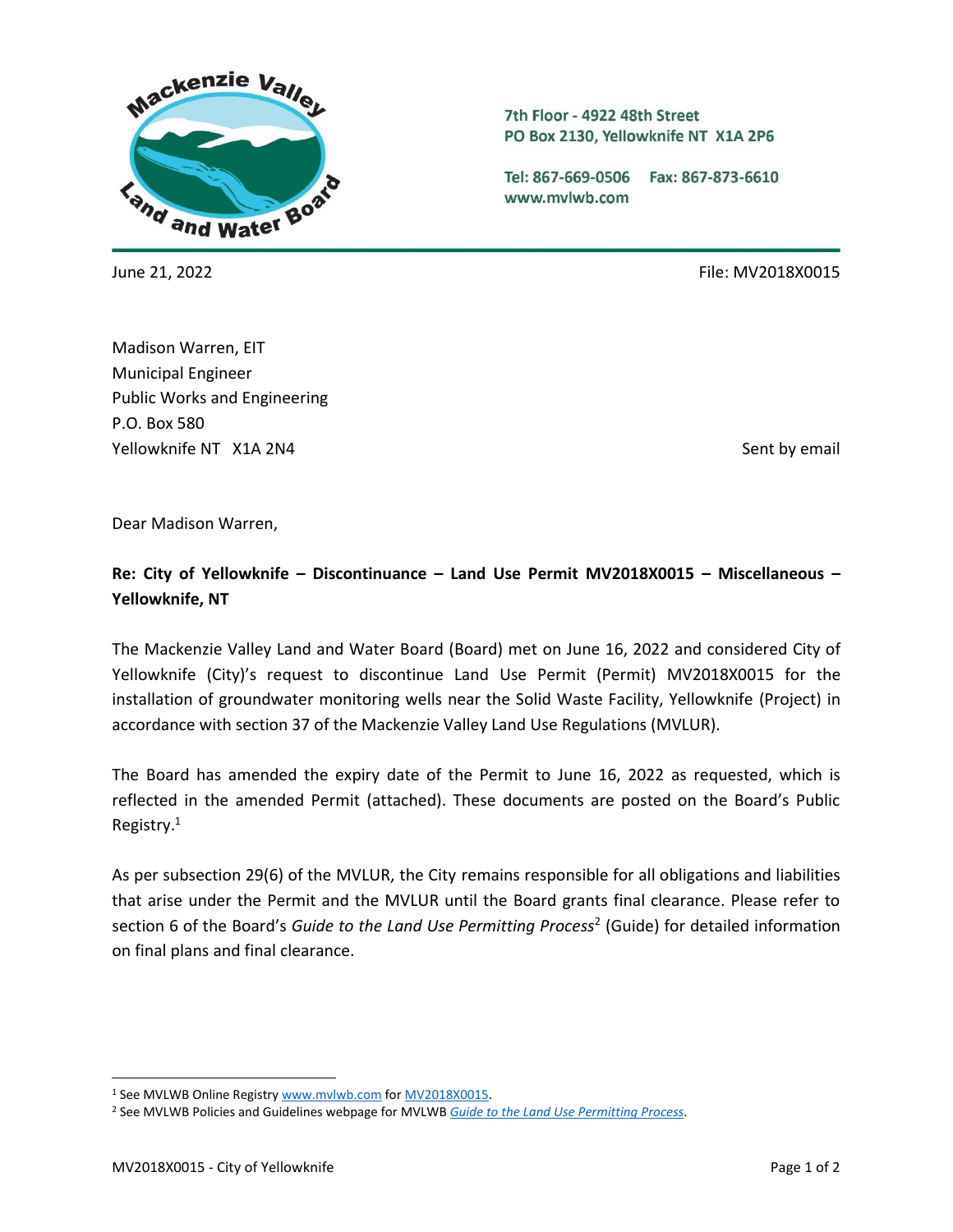Full cooperation of the city is anticipated and appreciated. Please contact **Emma Junker** at (867) 766-7469 with any questions or concerns regarding this letter.

Yours sincerely,

RQ Revaup

Mavis Cli-Michaud Chair, Mackenzie Valley Land and Water Board

BCC'd to: City of Yellowknife Distribution List Clint Ambrose – Inspector, GNWT-Lands David Munroe – GNWT-Lands

Attached: Land Use Permit Cover Page MV2018X0015